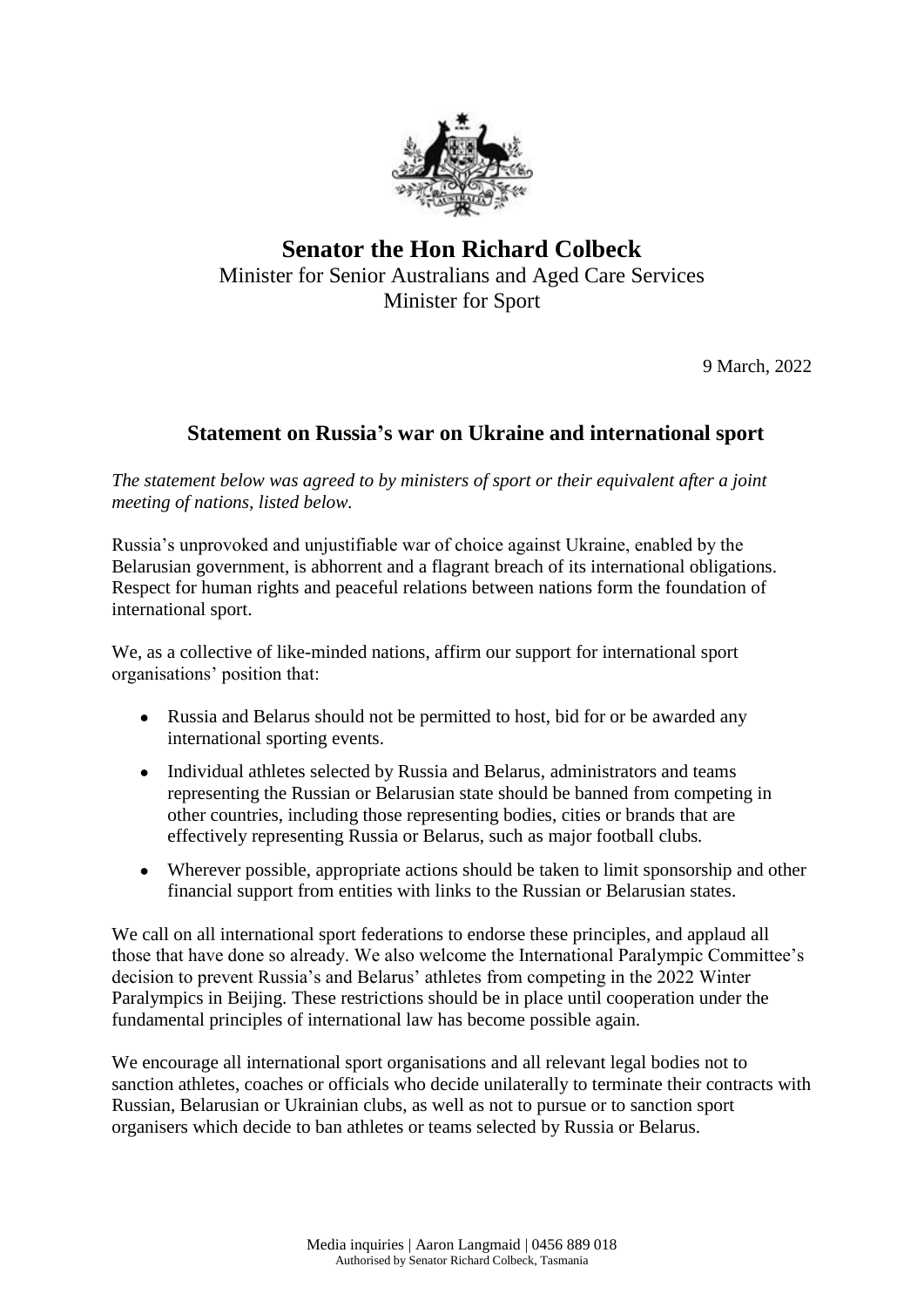Furthermore, we encourage the international sport community to continue to show its solidarity with the people of Ukraine, including through supporting the continuation of Ukrainian sport where possible.

signed by the following Ministers:

| Australia      | Senator the Hon Richard Colbeck, Minister for Sport                                                                                                                                                                                  |
|----------------|--------------------------------------------------------------------------------------------------------------------------------------------------------------------------------------------------------------------------------------|
| Austria        | Vice-Chancellor Werner Kogler, Minister of Arts and Culture, Civil<br>Service and Sport                                                                                                                                              |
| Belgium        | Valérie Glatigny, Minister for Higher Education, Adult Education,<br>Scientific Research, University Hospitals, Youth Welfare, Houses<br>of Justice, Youth, Sport and the Promotion of Brussels of the<br>French-Speaking Community. |
|                | This signature commits the French-speaking Community, the<br>Flemish Community and the German-speaking Community of<br>Belgium.                                                                                                      |
| Canada         | The Honourable Pascale St-Onge, Minister of Sport                                                                                                                                                                                    |
| Croatia        | Dr Nikolina Brnjac, Minister of Tourism and Sport                                                                                                                                                                                    |
| Cyprus         | Prodromos Prodromou, Minister of Education, Culture, Sport and<br><b>Youth Office</b>                                                                                                                                                |
| Czech Republic | Petr Gazdík, Minister for Education, Youth and Sports                                                                                                                                                                                |
| Denmark        | Ane Halsboe-Jørgensen, Minister for Culture                                                                                                                                                                                          |
| Estonia        | Tiit Terik, Minister of Culture                                                                                                                                                                                                      |
| Finland        | Antti Kurvinen, Minister of Science and Culture                                                                                                                                                                                      |
| France         | Roxana Maracineanu, Minister of Sport                                                                                                                                                                                                |
| Germany        | Mahmut Özdemir MP, Parliamentary State Secretary at the Federal<br>Ministry of the Interior and Community                                                                                                                            |
| Greece         | Lefteris Avgenakis, Deputy Minister for Sports                                                                                                                                                                                       |
| Hungary        | Dr István Kovács, Deputy State Secretary for International<br>and European Union Affairs                                                                                                                                             |
| Iceland        | Ásmundur Einar Daðason, Minister of Education and Children                                                                                                                                                                           |
| Ireland        | Jack Chambers TD, Minister of State for Sport and the Gaeltacht                                                                                                                                                                      |
| Italy          | Valentina Vezzali, Secretary of State for Sport                                                                                                                                                                                      |